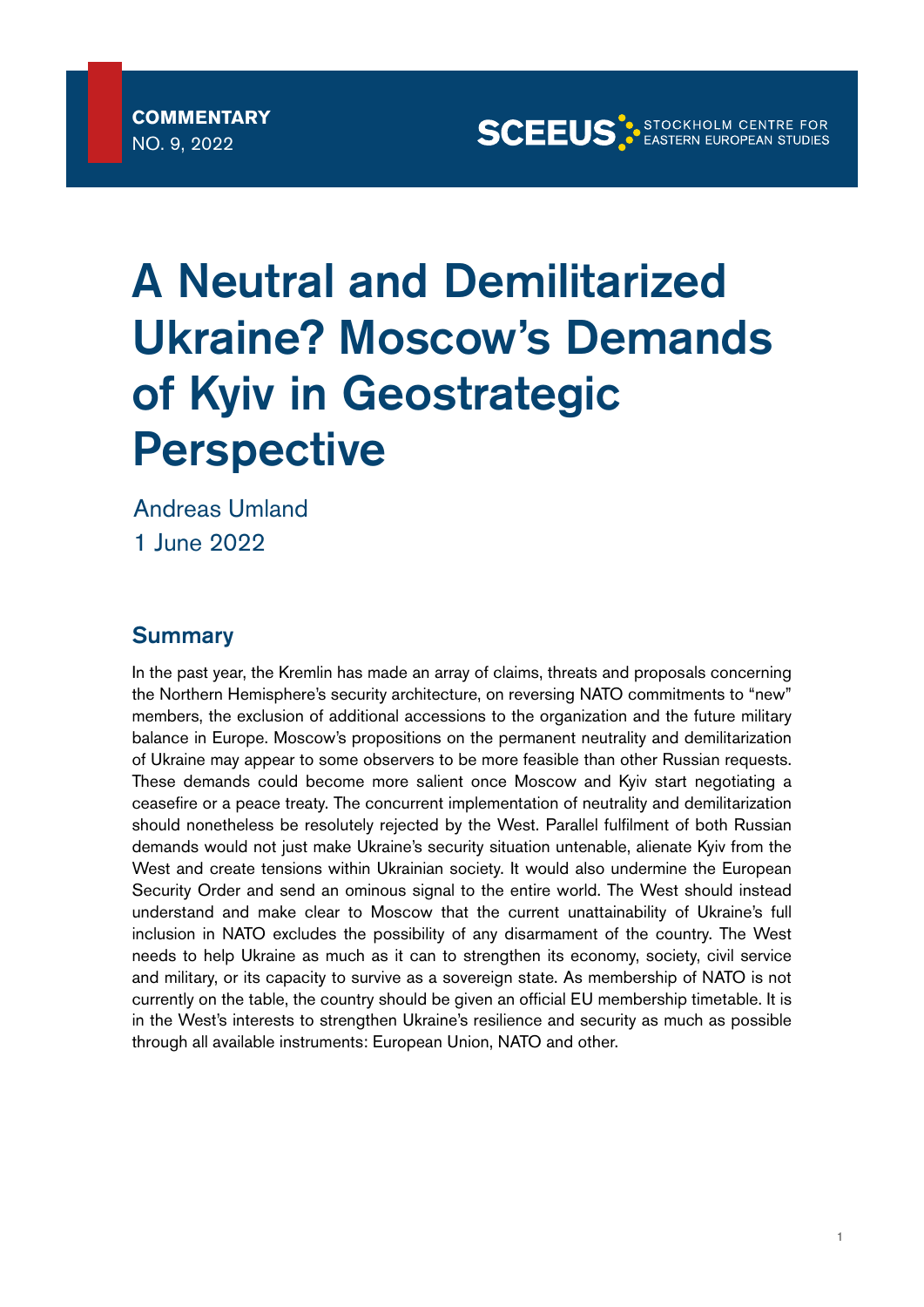Since the summer of 2021, Russian officials have made a variety of novel proposals to, demands of and plans for Ukraine, Europe and the West as a whole. Almost all of Moscow's requests are unacceptable to Kyiv, Brussels and Washington, and would, if realized, seriously undermine the European Security Order based on the core OSCE principles like each state's political sovereignty, freedom of choosing international alliances, territorial integrity etc. The Kremlin's new ideas include a revision of previous NATO enlargements, limitations on the freedom of Sweden, Finland and other states to join the organization, and a socalled denazification of Ukraine. Implementation of the latter would mean regime change, reeducation, deportations and political purges in addition to the already ongoing mass murder in Russia's alleged "brother nation".

## A Sensible Russian Proposal?

Most of the Kremlin's suggestions demonstrably violate fundamental standards of international law. The sheer impracticality of Moscow's designs makes their serious discussion unnecessary. Nonetheless, two of the Russian plans  $\neg$  future Ukrainian neutrality and demilitarization  $$ might appear at first glance more reasonable and feasible. These intentions have been met with a degree of understanding in the Western policy-shaping community.

Certainly, any satisfaction of these two demands would also be a clear violation of commitments laid out in basic UN and OSCE agreements, to which Russia is a party. Nonetheless, the permanent neutralization and demilitarization of Ukraine is a Russian scheme that touches on popular themes in Western political discourse. Making Ukraine neutral and demilitarized is an idea that resonates with many Western politicians, diplomats and intellectuals. Its implementation could therefore be attempted.

Ukrainian neutrality could "just" mean the exclusion of any possibility of Ukraine's NATO accession in future, or also permanently preclude Ukraine's membership of the European Union. In view of recent advances in Kyiv's rapprochement with Brussels, the latter now looks as unrealistic as a reversal of earlier NATO enlargements. It is worth remembering, in this connection, that the increase in tensions between Russia and Ukraine that eventually led to war began already in 2013, if not before. It was Ukraine's wish for EU association, and not cooperation with NATO, that triggered Russia's aggression against Ukraine in 2014. Moscow's increasing pressure on Kyiv as well as its concurrent and successful push of Yerevan out of its negotiations with Brussels were responses to the upcoming signing of far-reaching Association Agreements, which included Deep and Comprehensive Free Trade Areas, between the EU, on the one hand, and Ukraine, Armenia, Georgia and Moldova, on the other.

Demilitarization could mean restrictions on the number of Ukrainian troops, including irregular, voluntary and/or paramilitary units; qualitative and quantitative restrictions on Ukraine's weaponry; limitations on military exercises by or with Ukrainian soldiers; a prohibition on the presence of foreign troops on Ukrainian soil and/or of other international military cooperation; as well as limits on research and development of, and the production and/or trade in weapons. Putin's regime and the Kremlin-controlled Russian mass media claim that a demilitarization of Ukraine is already under way as Russia's ongoing "special operation" is targeting not only civilians, but also Ukrainian military units, installations, supplies and factories.

Contrary to the Kremlin propaganda machine's reporting about a current Russian disarmament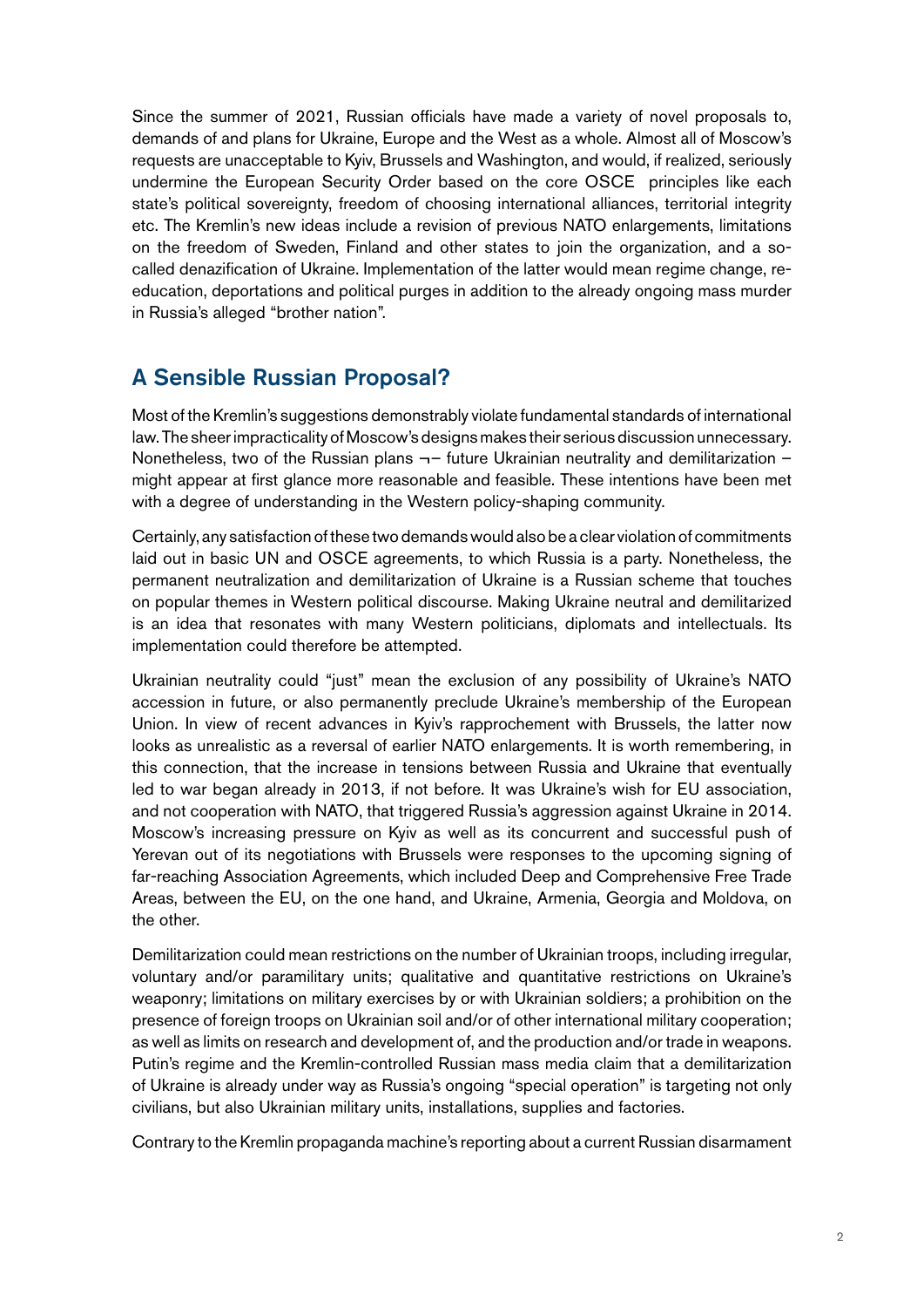campaign, however, Ukraine is currently militarizing – and doing so at ever greater speed. Much of Ukraine's adult male and parts of its female population are being armed and trained for combat, if not already in battle. The country is becoming flooded with increasingly sophisticated and heavier weapons – either domestically produced or imported. A significant amount of Ukraine's new armaments since February 2022 has come from Russia. Ukrainian soldiers have captured a variety of Russian arms, including heavy weapons. In many cases, Russian soldiers simply abandoned their vehicles, guns and equipment, leaving them in Ukraine – in some case, one suspects, on purpose.

## Interpretation and Evaluation

Nonetheless, permanent Ukrainian neutrality and demilitarization are a less elusive agenda than "denazification". Superficially, they appear more realistic than, for instance, a reversal of previous NATO enlargements. Neutralization and disarmament constitute more practical and comprehensible ideas than Russia's other proposals on Ukraine. Demilitarization is a familiar term that has been in use since the 1918 Versailles Treaty. Neutrality has been and still is a part of the foreign policy doctrines of several European states, most prominently and consistently in the case of Switzerland.

Western states should, notwithstanding, resist Moscow's desire for a simultaneously neutral and demilitarized Ukraine. If implemented, it would, after the incursion of the last eight years, further curtail Kyiv's sovereignty, subvert once more the European Security Order and make it impossible for Ukraine to exercise its right to defend itself according to the UN Charter's article 51. The Russian plan is obviously designed to make the Ukrainian state defenceless, and effectively a part of Russia's sphere of unrestricted influence.

Establishing permanent neutrality and forcing a concurrent demilitarization on Ukraine is, moreover, an agenda designed to drive a wedge between Ukraine and the West. The demands are meant to trigger European and North American debates that alienate Kyiv from historically naïve, pacifistically inclined, and geopolitically "realistic" elements of Western societies. The Kremlin's terms address key longings among especially many West European citizens. In Eastern Europe, by contrast, they are easily recognized as implying Russian hegemony over Ukraine.

The Russian proposal to neutralize and demilitarize Ukraine in exchange for peace is also an instrument for triggering polarization between the more hawkish and the more dovish sectors of Ukrainian society. Ukraine's neutrality and demilitarization have become unpopular in large sections of Ukrainian society since Russia's massive invasion on 24 February 2022, and subsequent Russian war crimes against Ukrainian civilians. An attempt by Kyiv, under Western pressure or in response to dovish sentiments within Ukraine, to follow such a plan might result in political destabilization and even domestic conflict within Ukraine. Such an internal escalation would only be welcomed in the Kremlin as providing the pretext for new Russian meddling in Ukraine.

Worse, the Russian neutrality and demilitarization proposal is closely linked to Moscow's concept of denazification, which is the code for a Russian partial conquest and cleansing operation to transform the Ukrainian state. Denazification seeks to fundamentally transform and degrade the Ukrainian nation into a sub-ethnicity of an allegedly existing larger Russian civilization. The simultaneously ultra-nationalist and palingenetic aspects of the Kremlin's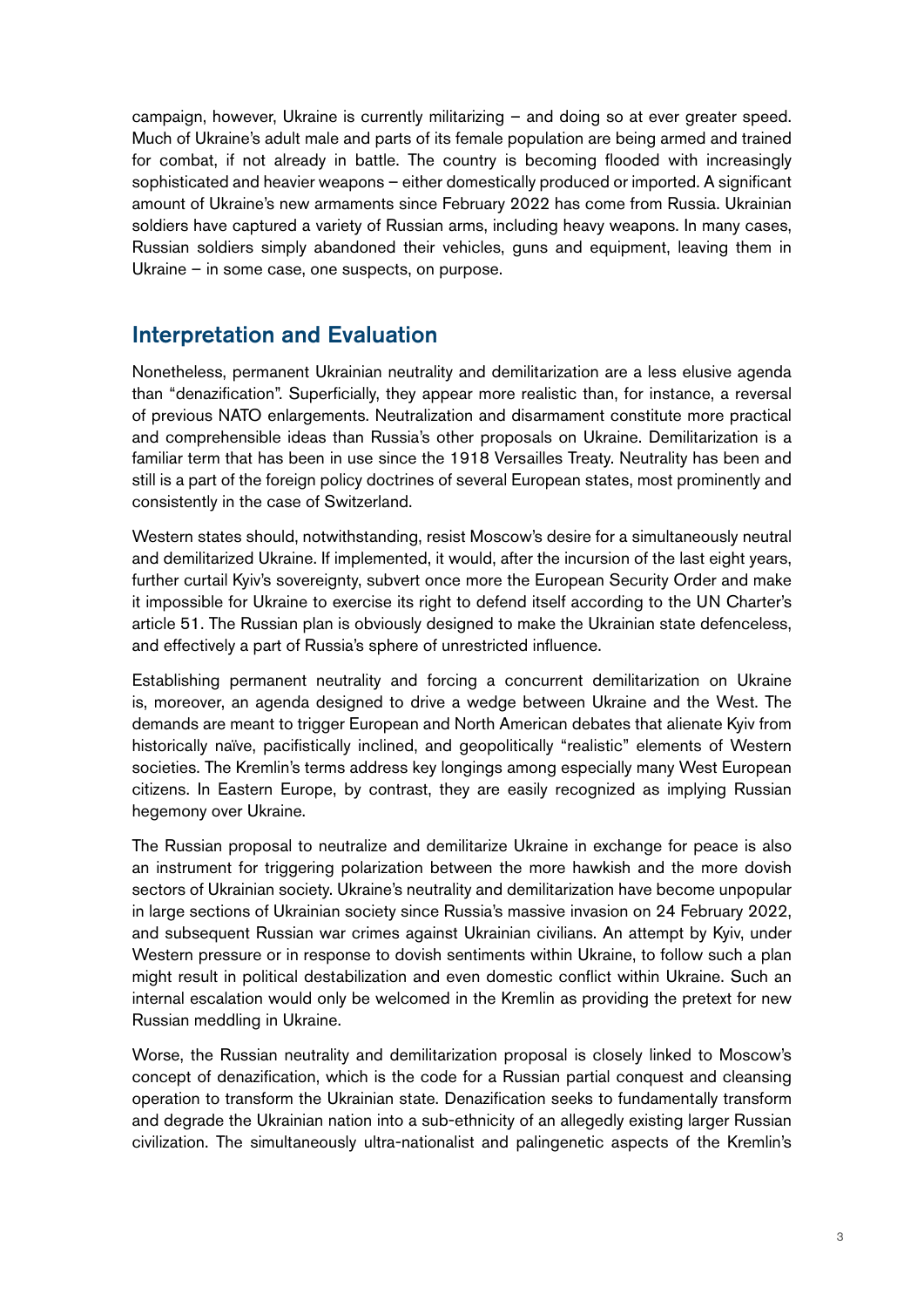agenda for a subjugated and assimilated Ukraine can be seen as making this Russian doctrine essentially fascist.

To be sure, some comparativists of genocide would point out that the Russian 2022 cleansing agenda for Ukraine is reminiscent of other mass violence of imperial nations vis-à-vis their colonies. However, in the minds of the decision-makers in the Kremlin and rhetoric of the Russian government's public apologists, the Ukrainian people are not separate from, but a part of the Russian nation. Moscow's attempted transformation of Ukraine – its "denazification" – via military invasion, country-wide bombing, "filtration camps," as well as mass terror against civilians is thus an essentially domestic and not foreign affair.

## Some Policy Implications

Any Western acceptance of Moscow's demands for Ukraine's neutrality and demilitarization would create a dangerous precedent and have consequences far beyond Ukraine's borders. While perhaps sounding sensible to many West European observers, it should not be legitimized by Western states. Ukraine is for geopolitical and geographical reasons no East European Switzerland. Ukraine's permanent neutrality and demilitarization would make sense only if the country were to be lifted into the Alps.

One policy recommendation to Western states and organizations that emerges from the above circumstances is nevertheless that this may not necessarily mean a full and outright dismissal of the Russian demands in their entirety. A parallel and permanent neutralization and demilitarization of Ukraine should certainly remain out of question. However, a general rejection of the Kremlin's plans for Ukraine and their obviously expansionist purpose could be formulated in more nuanced ways.

Ukraine's accession to NATO looks unlikely in the near future. Russia's demand for Ukrainian neutrality could, in the light of current Western sentiments, in part be fulfillable, at least in the short term. Several, in particular West European, NATO member states will not currently approve a hypothetical membership application by Ukraine – independent of the Kremlin's rhetoric around this issue. While Ukraine's demand for far-reaching Western security guarantees is understandable, NATO members have made it quite clear since 24 February 2022 that security guarantees such as the Washington Treaty's article 5 provisions can only be extended to existing members.

Against this background, the 2008 NATO membership perspective for Ukraine could be temporarily watered down. It is true that an official statement to this effect would be unpopular in Kyiv, constitute a partial infringement of the European Security Order and contradict NATO policy principles. However, it would change little in substance regarding the likely stagnation of Ukraine's international embeddedness for several years to come. An official postponement of Ukraine's NATO accession could, moreover, provide the pretext for two more feasible ways to increase Ukrainian security in the short term.

First, a deferment of Ukraine's accession to NATO should be combined with an explicit EU membership perspective or even candidate status for Ukraine, while also assisting it in such a way as to make a full entry into the Union possible in the not-too-distant future. An official EU accession timetable or candidacy would be a strong political and psychological factor in promoting domestic reforms in and international support for Ukraine.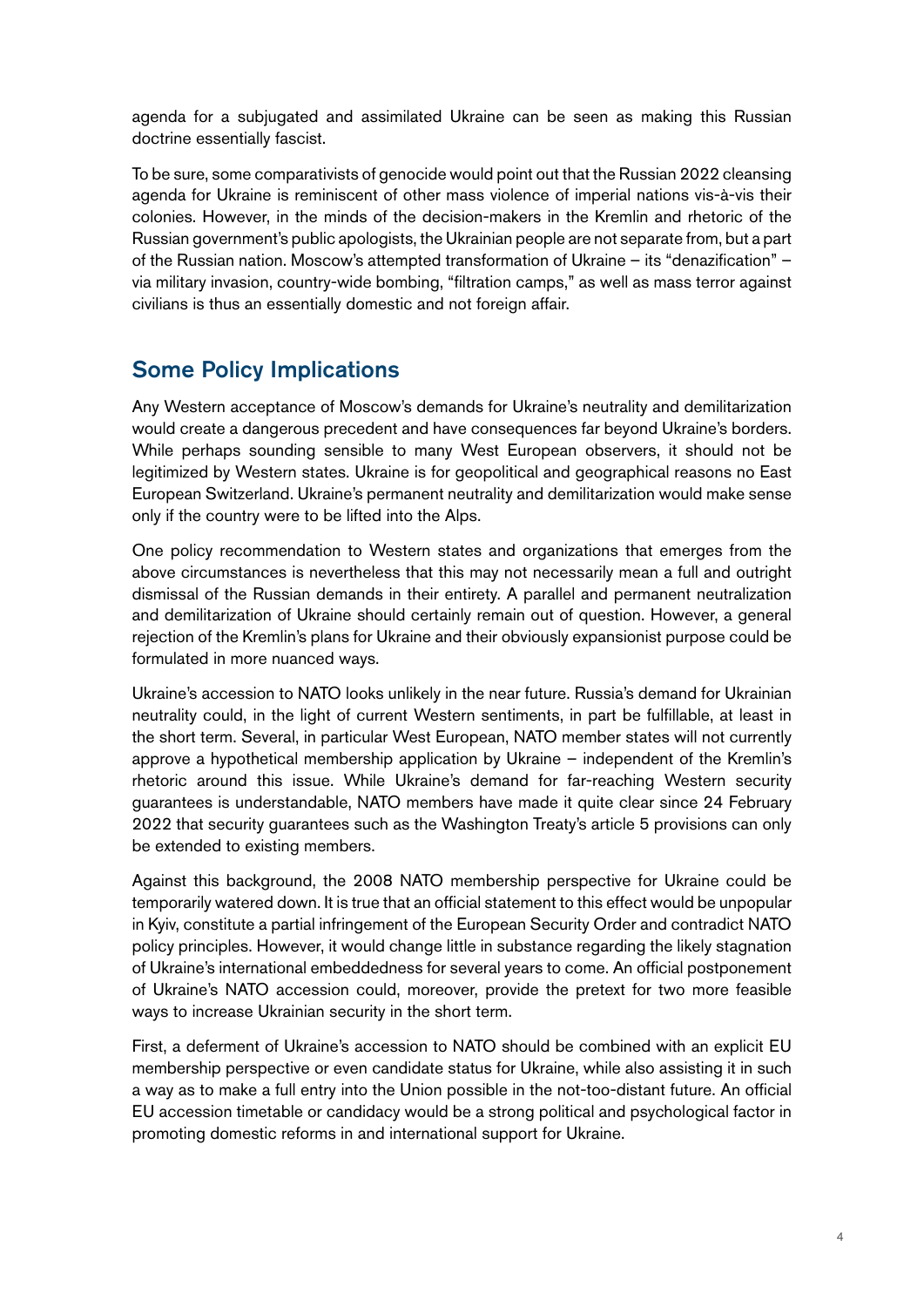Once Ukraine became an EU member state, moreover, it would benefit from the Treaty on European Union's article 42.7 mutual aid obligation on all member states if one of them is attacked. It is certainly true that the security guarantee in the Lisbon Treaty is, for many reasons, weaker than the NATO Washington Treaty's article 5. Ukraine's accession to the EU would nonetheless sharply increase Ukraine's international embeddedness and safety.

Second, the likely exclusion of Ukraine from any military alliance for years to come provides justification for rejecting Moscow's demand for demilitarization and for instead strengthening Ukraine's ability to defend itself militarily and in other ways. Ukraine's inability to join NATO means that Kyiv should be made able to take care of its own defence. During the interregnum until its accession to NATO, Ukraine will need the opposite of demilitarization.

The Ukrainians should be helped as much as possible to strengthen their state, economy and society, but especially their defences. In Ukraine, such an approach is sometimes called the Israeli model, which refers to Israel's precarious geopolitical situation, limited international embeddedness and effective self-reliance in securing its territory and sovereignty. In the same way as Tel Aviv is only able to take care of its own defence with some Western help, Kyiv too will need continuing support from the US, EU member states, Canada and other friendly countries to be able to provide for its own national security.

The heated current Western debates about heavy weapon deliveries to, and EU accession prospects for, Ukraine have both larger and wider dimensions. They not only address immediate requests from Kyiv related to current needs on the battlefield. These two schemes also resolve the larger issue of a partial compensation for the likely non-admittance of Ukraine to NATO, in the near future.

The continuing provision of heavy weapons and an EU membership perspective should be part and parcel of a larger international peacetime plan for a temporarily neutral Ukraine. Instead of mere responses to recently expressed desires by Kyiv, they would become elements of a sustainable solution to some burning European security issues. At some point, even Moscow might accept such a scheme as a mechanism that saves the Kremlin's face in view of the unattainability of its earlier proclaimed aims in Ukraine.